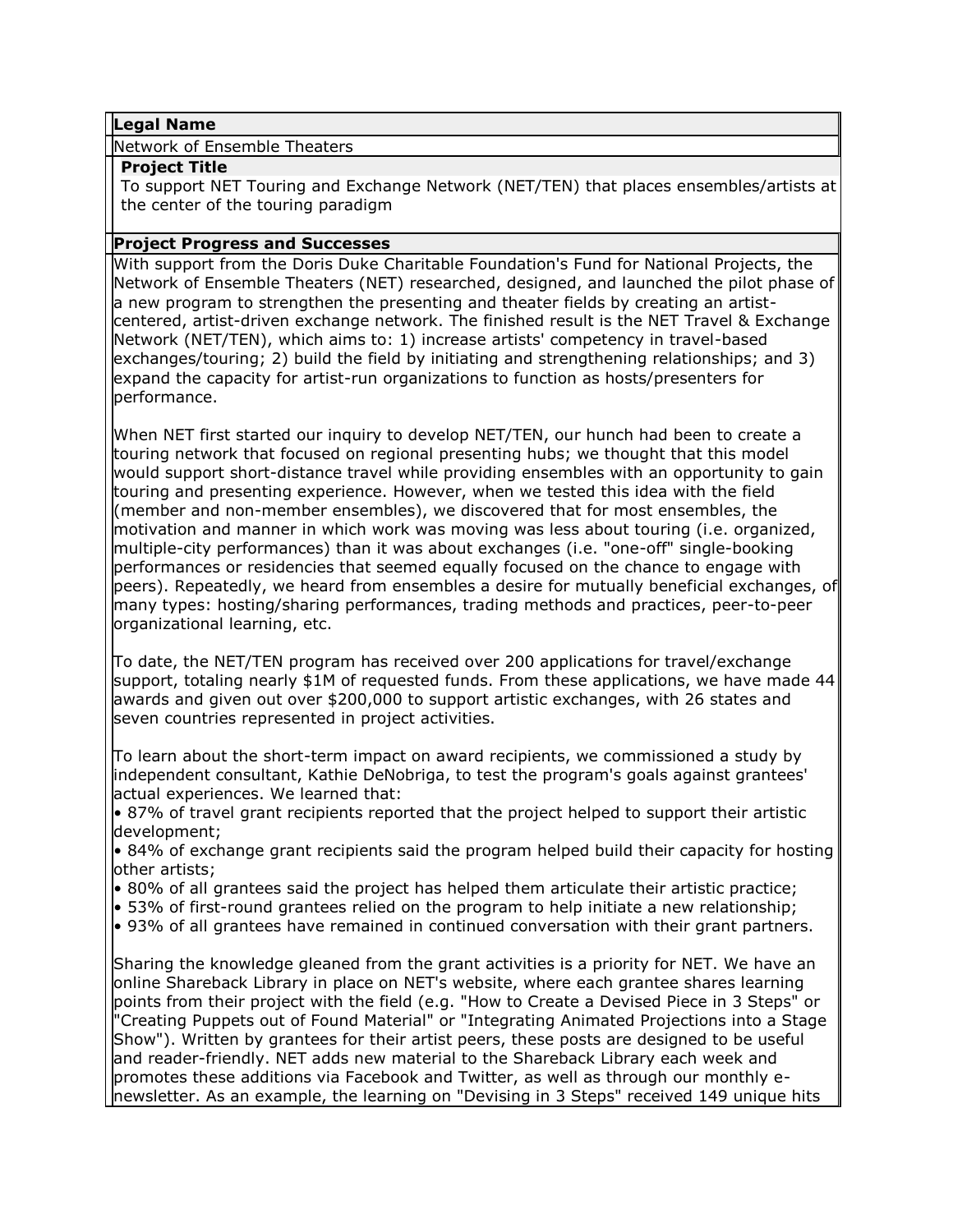in its first week of publication. We know the field is utilizing this resource, and we also understand that we need to implement new strategies to boost its use. This includes better understanding who is currently using the library (e.g. students, NET members, friends, etc.), as well as commissioning respondents to comment on the blog posts to help instigate conversations and additional user feedback.

NET is rooted in a desire for community building: to share work, make work, and see work. Through this, relationships are built that strengthen individual companies and their work. NET/TEN is vital to making this happen. In addition, we are seeing NET/TEN--supported projects receive additional support from other funding programs. For instance, the exchange between Mondo Bizarro and the Clear Creek Festival has developed into additional support from the NEFA National Theater Project to include Clear Creek as a venue for Mondo's Cry You One tour.

For NET, the program has helped us build our own organizational capacity. The multi-year commitment for the programs from DDCF, along with that of The Andrew W. Mellon Foundation, has helped to stabilize NET's annual budget and planning for the future. We have been able to increase staff to help manage the program. The grants provide a direct member benefit, drawing in new members and helping to retain ongoing members. Our visibility within the field is heightened as awareness of the program, and the organization, increases.

# **Challenges / Obstacles / Failures Encountered in the Project**

Appropriately, NET/TEN's pilot phase has taught us a great deal about the program. In the first year we were concerned by the relatively small number of applications we received (23 for the Fall Seed Grant round, 39 for Exchange Grants, and 50 for the Spring Seed Grant round). In addition, we noticed that a spike in new members joining, presumably, for the grant opportunity. That wasn't a problem! What concerned us was that in each of these rounds, nearly half of the applications we received were from new members; many of our long-time NET members were not applying.

To investigate this, we worked with Shugoll Research in Washington, D.C. to create and manage a survey of our members to better understand the barriers they face in accessing the NET/TEN program. Some of the learning and adjustments:

• NET members were almost unanimously aware of the program

• Members were confused by the title; many assumed that they had to tour work

 $\triangleright$  Responding Adjustment: we shifted the name of the name of the program from "Touring & Exchange Network" to "Travel & Exchange Network" to clarify the types of grants we are

awarding • Many face capacity obstacles, preventing them from applying to the program

➢ Responding Adjustment: we continued to provided one-on-one support, as needed, and offered a webinar and additional online technical assistance

• Many assumed that due to their size, geography and/or lack of name recognition, they would be less competitive applicants

 $\geq$  Responding Adjustment: we posted statistics about the grantees on our website and shared them via e-newsletter, to show the range of geographies, sizes, and level of recognition of the grantees.

As we approach the end of the program's second year, we have seen improvement in these areas. Applications are steadily increasing (50 Fall Travel, 52 Exchange, 66 Spring Travel in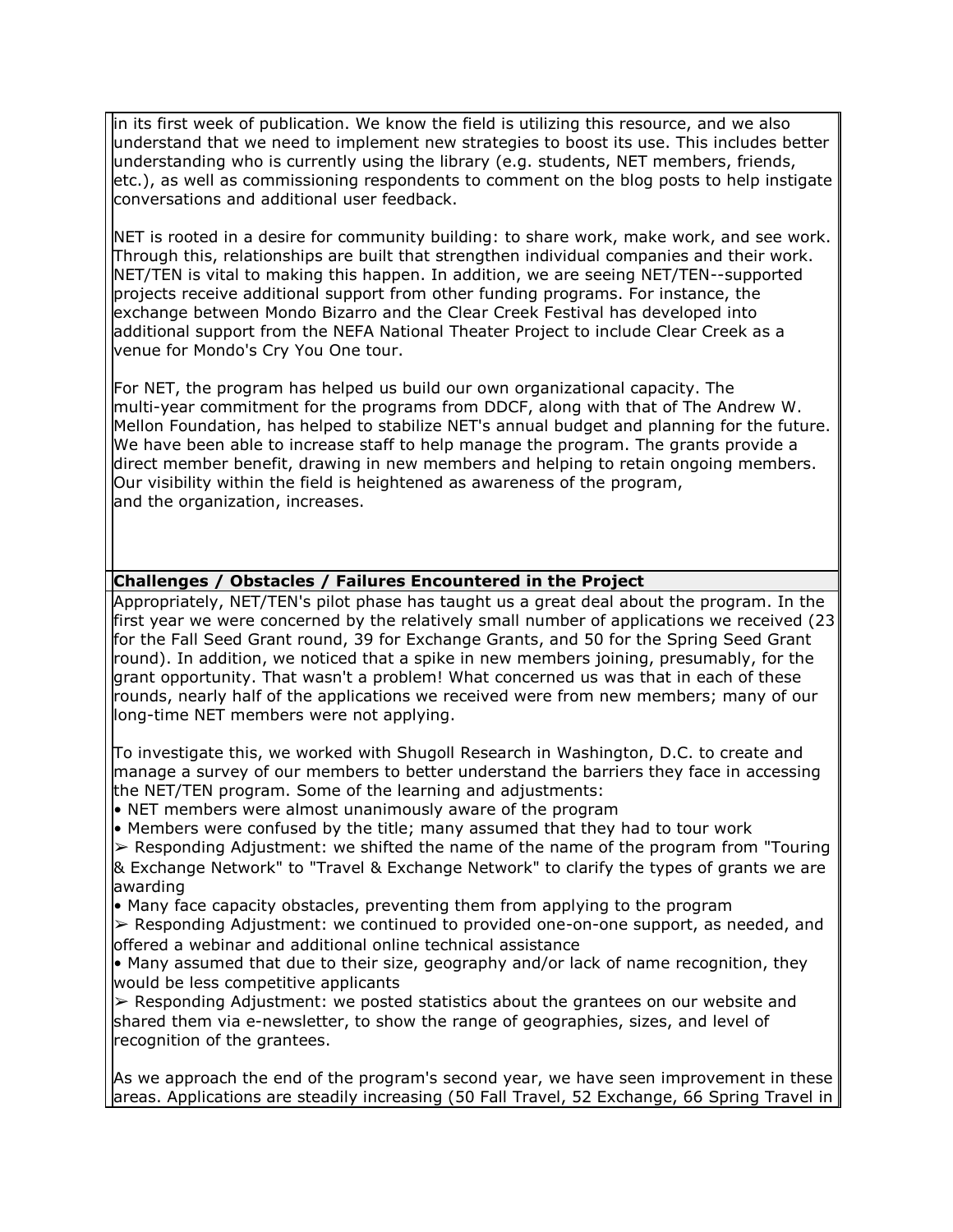the latest cycle) and the ratio of applicants has shifted: existing members now submit more than 60% of applications.

Our communication of the program's goals is an area that we continue to improve. This is a very different type of grant opportunity that we are offering, one that supports relationship building and the exchange of skills and knowledge, as well as performances. As mentioned above, our members found the original name of the program confusing, believing that they had to tour a performance in order to apply (touring is allowable and encouraged, but it is in no way the sole focus). There was also confusion about the "Seed Grant" moniker, in terms of members not knowing what that meant (e.g. Was it the name of the program? Was it the type of grant? What does "seed" mean?) To make the program clearer to our members, we removed both the "Seed" and "Touring" titles and replaced them with "Travel," which is easier to comprehend at a glance. Initial responses from applicants and our members indicate that the change makes both the name and the intention of the program clearer. Also, we adjusted the font and colors of our printing and online materials to make the elements visually distinct from each other.

Regarding communication, we initially had a hard time developing the platform for disseminating the knowledge and learning from the grantees. Our plan was to create an online space/page/library that could function as a forum for the exchange of ideas and a resource for other potential applicants, while increasing traffic to the NET website. Since much of our early efforts were spent on developing the guidelines and online application system for the program, it wasn't until late in the first year that we were able to dedicate enough focus to finding the right platform for dissemination. We needed a platform that was user-friendly (for both uploading and accessing/searching for information) and that could serve as a long-term resource while requiring only minimal staff maintenance. Working with our IT consultants, we resolved these issues and we now host a robust page for NET/TEN documentation and learning. As the program continues to move forward, we are able to post weekly "Sharebacks" from our grantees.

## **What was learned from these that might be of benefit to others?**

One of our learnings from the NET/TEN program has given rise to a question that NET is interested in posing to the field: Originally, it was our intention to purchase print ads for NET/TEN in various publications. However, as we researched the offerings, we came to understand that the available outlets are not the ones that are reaching our members. For instance, we considered purchasing an ad in American Theatre magazine, but their readership targets individuals and institutional theaters (there is only a small overlap between NET members and ensembles in TCG). Given the cost of the advertisements, it did not seem like a prudent expenditure. The sites that do reach our members are those we have existing relationships with and that offer the promotion for free (e.g. HowlRound, Alternate ROOTS, etc.). We know that the most effective communication strategy is word of mouth; our efforts are therefore focused in increasing member communication and promotion within their own networks. We are left, however, wondering if there is a need for a more centralized communication system for our sector and if this is something NET should take up?

**Links to relevant website(s) and/or project publications, reports, etc.**